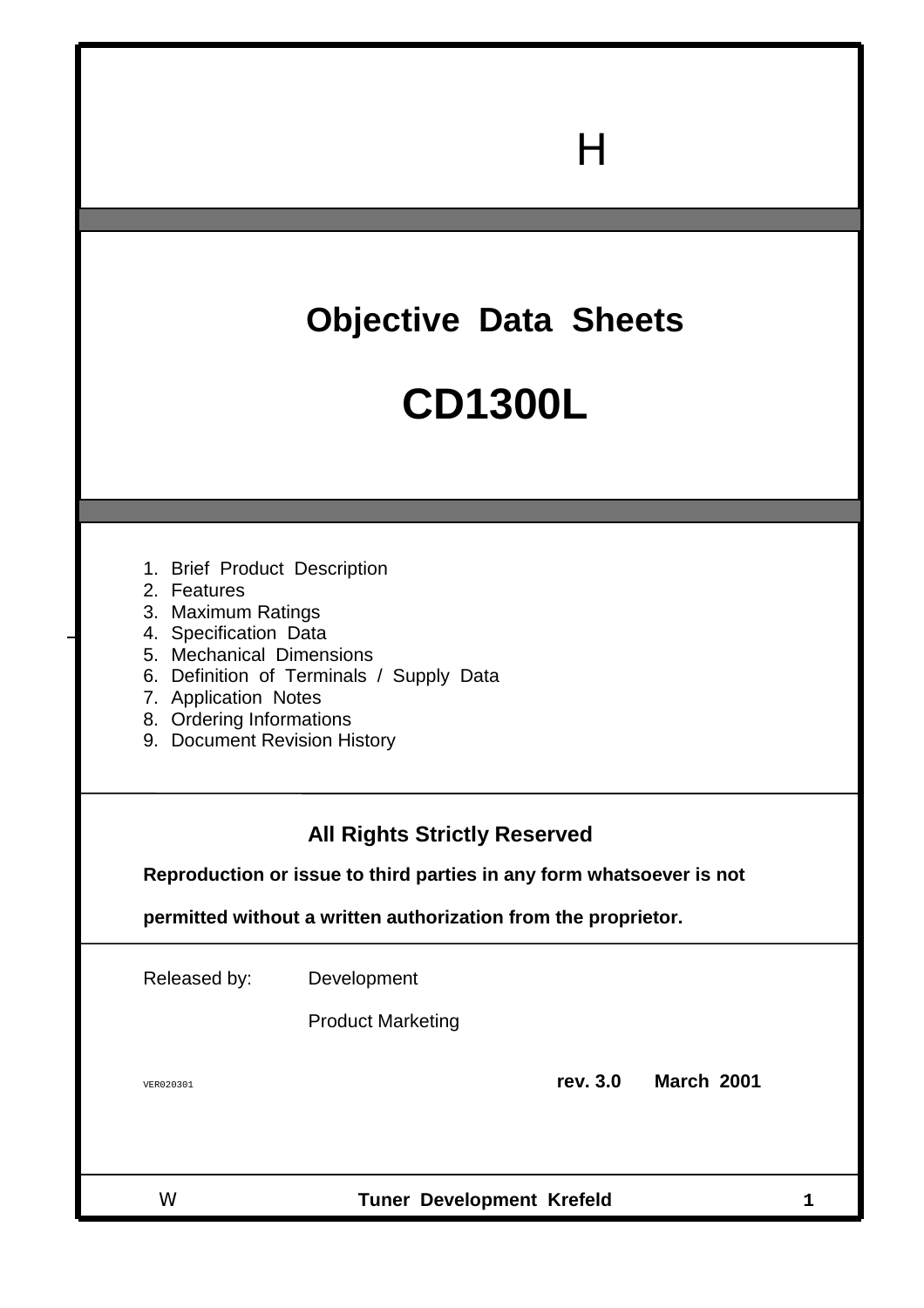### **1.Brief Product Description**

CD1300L tuners are based on the single conversion concept, covering the entire frequency range from 51MHz to 858MHz (channel center) while it's subdivided into three bands. Development focus was concentrated on the digital cable applications of which a flat responds curve and low oscillator phase noise are essential.

A European version (CD1316, 36.13MHz IF) and a US version (CD1336, 44MHz IF) are available. The tuners are equipped with a digital programmable ( $I<sup>2</sup>C$  bus) phase-locked-loop tuning system that controls beside the tuning routine also the band switching.

Tuner internally the tuning voltage is derived from the supply voltage by means of a DC-DC converter so that only a 5V supply voltage is needed.

CD1300L tuners are equipped with an active power splitter (loopthrough) that feeds the incoming RF-spectrum through to the RF-output connector for further usage.

This active splitter is separately powered to enable the stand-by mode with main (tuner) supply voltage switched off while the splitter remains active.

The internal 4MHz crystal reference is available at one of the tuner pin terminals to drive a second unit.

CD1300 tuners provide a balanced IF-output that is able to directly drive a SAW-filter load; the output impedance is low with about  $80\Omega$  in the IF-range.

Besides the symmetrical (balanced) applications, the CD1300L can be loaded asymmetrical as well whereby the unused IF-terminal must be connected to ground.

This specification describes the performance data of tuners CD1316L, CD1336L .

Frequency allocation table:

|                            | <b>CD1316L</b>                  | <b>CD1336L</b>                  |
|----------------------------|---------------------------------|---------------------------------|
| RF Frequency range         | 51 MHz – 858 MHz <sup>(*)</sup> | 57 MHz – 863 MHz <sup>(*)</sup> |
| <b>IF Center Frequency</b> | 36.13 MHz                       | 44.00 MHz                       |
| <b>Channel Bandwidth</b>   | $7/8$ MHz $(300MHz>301MHz)$     | 6 MHz                           |
| RF input/output connectors | standard IEC female/male        | standard F-connectors           |

(**\***) data refers to RF channel center frequency

### *2. Features*

- High performance and cost effective single conversion tuner
- I<sup>2</sup>C-Bus  $3.3 \text{ V}$ ,  $400 \text{ kHz}$  compatible
- Fast PLL tuning speed (min. step-size 62.5kHz)
- 0 to 3.3 V AGC voltage
- only +5V supply voltages required
- Flat overall frequency response
- Low oscillator phase noise
- Power-safe-mode with tuner supply off and RF-loopthrough still active
- Buffered 4MHz crystal reference output
- Horizontal or vertical mounting
- The tuners comply with European Standard EN55020 (CD1316) and FCC part 15 (CD1336) with regard to requirements of radiation, signal handling capability and immunity

EQ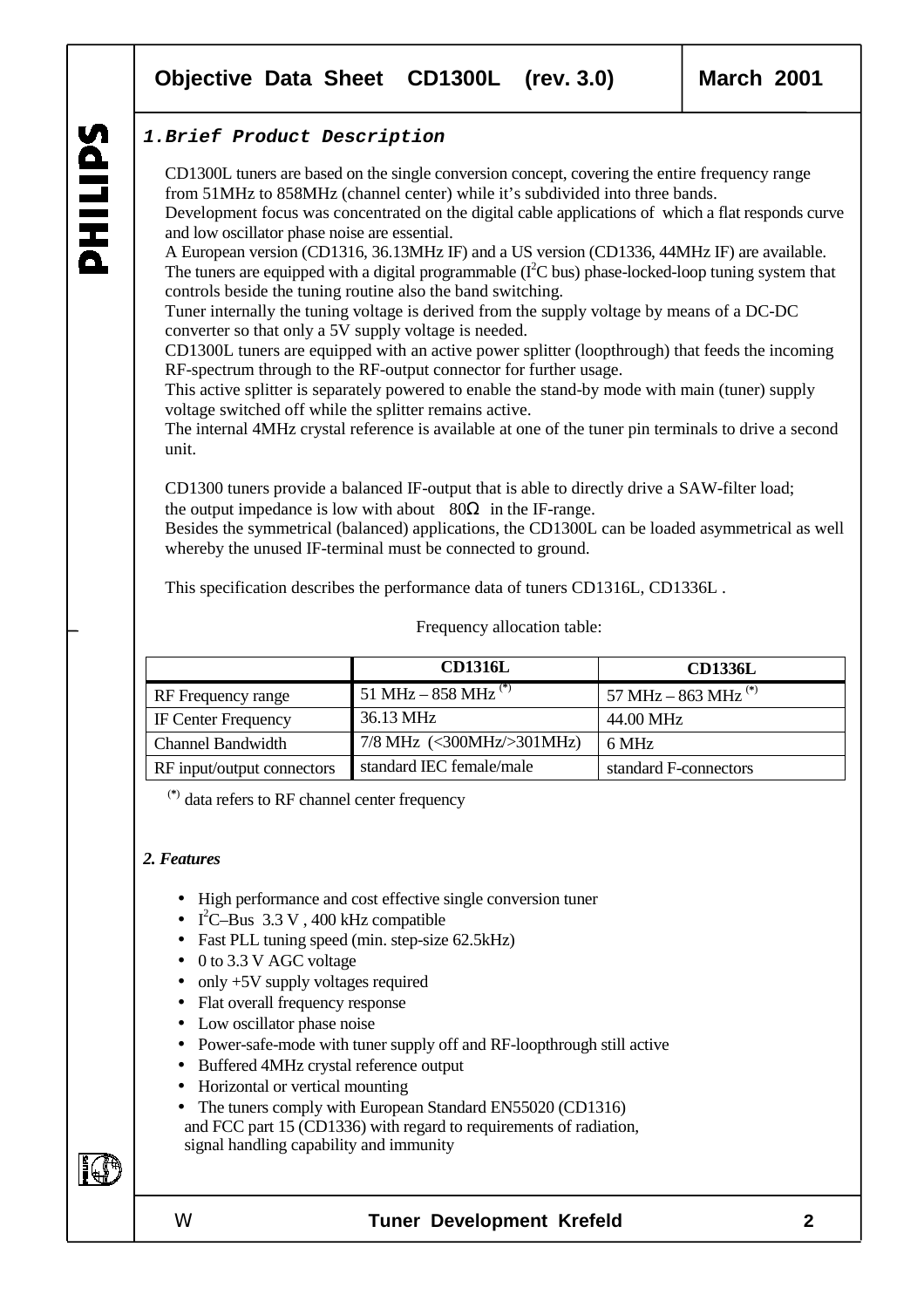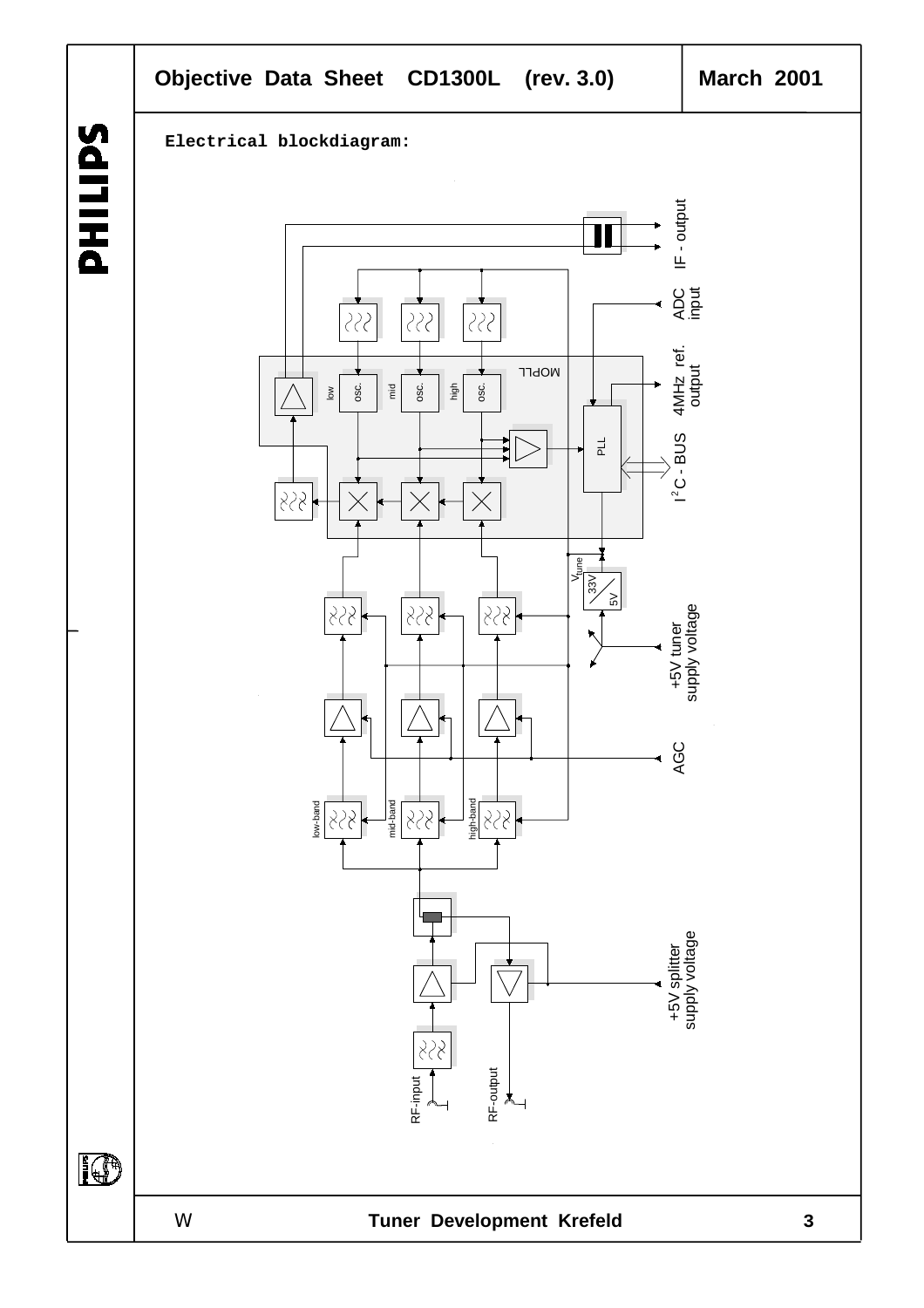LIPS 품

### **3. Ratings**

Non-operational conditions:

- ambient temperature : -25C to +90C • relative humidity : 100% max bump acceleration : 245 m/s<sup>2</sup> max Operational conditions:
- $+5V$  tuner supply voltage :  $5V \pm 5\%$ •  $+5V$  splitter supply voltage :  $5V \pm 5\%$ • AGC voltage : 0V to 4V
- example of address select voltage  $\cdot$  0V to 5.5V
- A-to-D converter input voltage : 0V to 5.5V
- serial data input voltage : 0V to 5.5V
- serial clock input voltage : 0V to 5.5V
- I<sup>2</sup>C clock frequency : 400kHz max.
- max. permissible IF-load : 1kohms min. // 25pF max.
- ambient temperature : -10C to +60C

### **4. Specification Data**

If not otherwise stated the electrical performance refers to:

| • ambient temperature     | $\div 22^{\circ}$ C $+2^{\circ}$ C |  |
|---------------------------|------------------------------------|--|
| • relative humidity       | $:60\%$ $\pm 10\%$                 |  |
| $\bullet$ supply voltages | $: 5V \pm 0.1V$                    |  |
| • gain control voltage    | : $3.3V \pm 0.1V$                  |  |

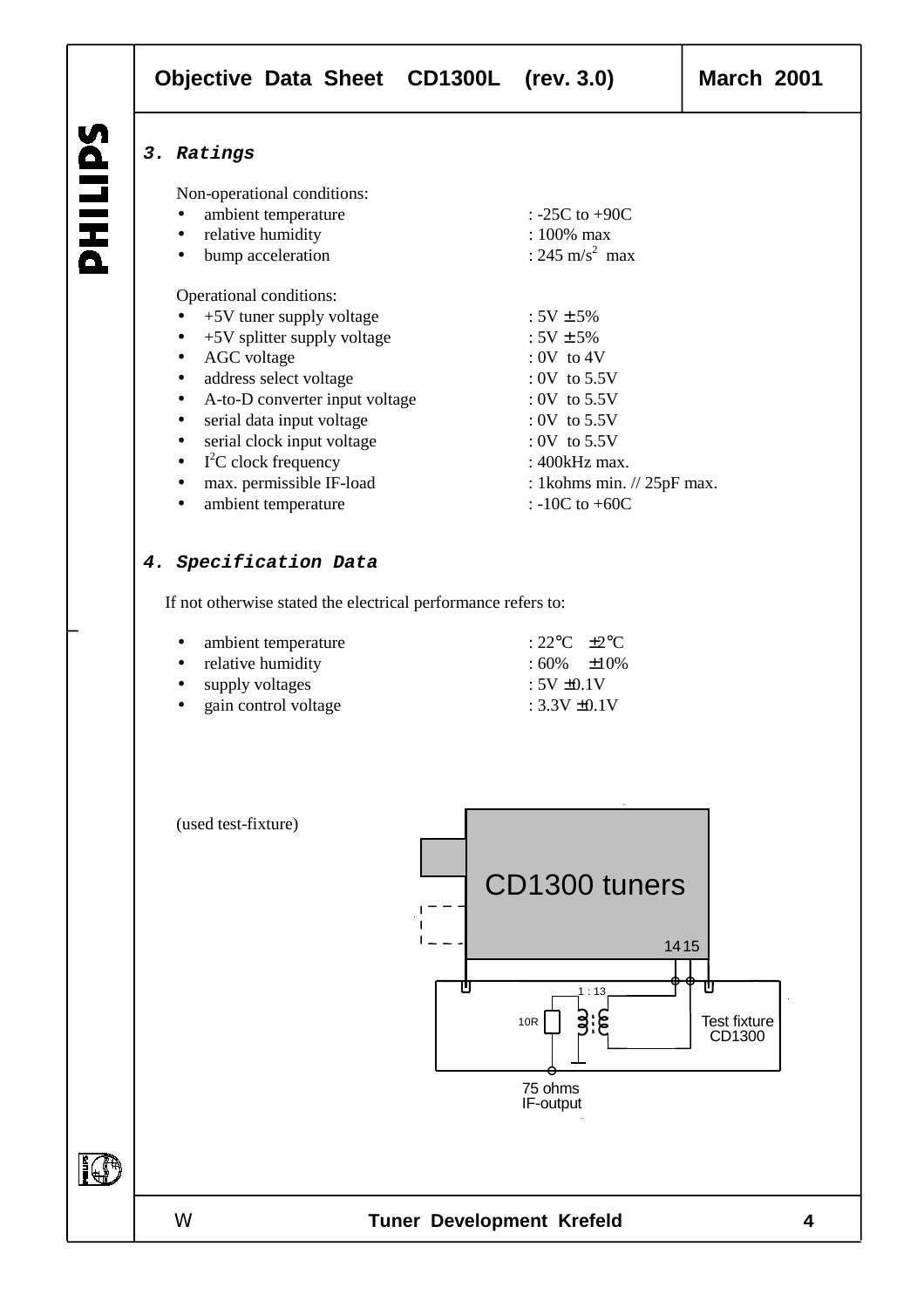The tuner has to be tuned as such that the RF-channel center coincides with IF-center frequency.

Next specification data refer to the overall performance from RF-input to IF-output:

|                                                                                                     |                                                                        | min.                                                                                                              | typ.                           | max.                                                                                                           |
|-----------------------------------------------------------------------------------------------------|------------------------------------------------------------------------|-------------------------------------------------------------------------------------------------------------------|--------------------------------|----------------------------------------------------------------------------------------------------------------|
| Frequency ranges:<br>CD1316<br>CD1336<br>(Note 1)                                                   | Low-band<br>Mid-band<br>High-band<br>Low-band<br>Mid-band<br>High-band | $51MHz$ ( $49MHz$ )<br>178MHz (173MHz)<br>458MHz (454MHz)<br>57MHz ( 54MHz)<br>165MHz (162MHz)<br>459MHz (455MHz) |                                | 171MHz (173MHz)<br>450MHz (454MHz)<br>858MHz (862MHz)<br>159MHz (162MHz)<br>453MHz (455MHz)<br>863MHz (866MHz) |
| RF voltage gain:                                                                                    |                                                                        | 41 dB                                                                                                             |                                | $49$ dB                                                                                                        |
| Overall gain taper                                                                                  |                                                                        |                                                                                                                   |                                | 6dB                                                                                                            |
| RF AGC range:<br>Low band<br>Mid band<br>High band                                                  |                                                                        | 40 dB<br>$40$ dB<br>35 dB                                                                                         |                                |                                                                                                                |
| AGC slope<br>(within the spec. range)                                                               |                                                                        |                                                                                                                   | 60dB/V                         |                                                                                                                |
| Image rej.:<br>$(ref. to IF-center)$<br>low- mid-band<br>high-band (CD1316L)<br>high-band (CD1336L) |                                                                        | 67dB<br>58dB<br>60dB                                                                                              | 72dB<br>63dB<br>63dB           |                                                                                                                |
| Osc. voltage at<br>Aerial input(75 $\Omega$ ):<br>(f < 1000MHz)<br>(f > 1000MHz)                    |                                                                        |                                                                                                                   | $<$ 10dBuV                     | 15dBuV<br>tbc                                                                                                  |
| RF-input return loss:<br>(referred to 75ohms)                                                       |                                                                        | 6dB                                                                                                               | >8dB                           |                                                                                                                |
| In-channel return loss:<br>$RF-channel center \t3MHz$<br>(referred to 75ohms)                       |                                                                        | 8dB                                                                                                               | >10dB                          |                                                                                                                |
| Osc. phase noise:<br>(10kHz)<br>(100kHz)                                                            |                                                                        | $-86$ dBc/Hz<br>$-106$ dBc/Hz                                                                                     | $- 90$ dBc/Hz<br>$-108$ dBc/Hz |                                                                                                                |

**SAITINA** 

IO<sup>1</sup>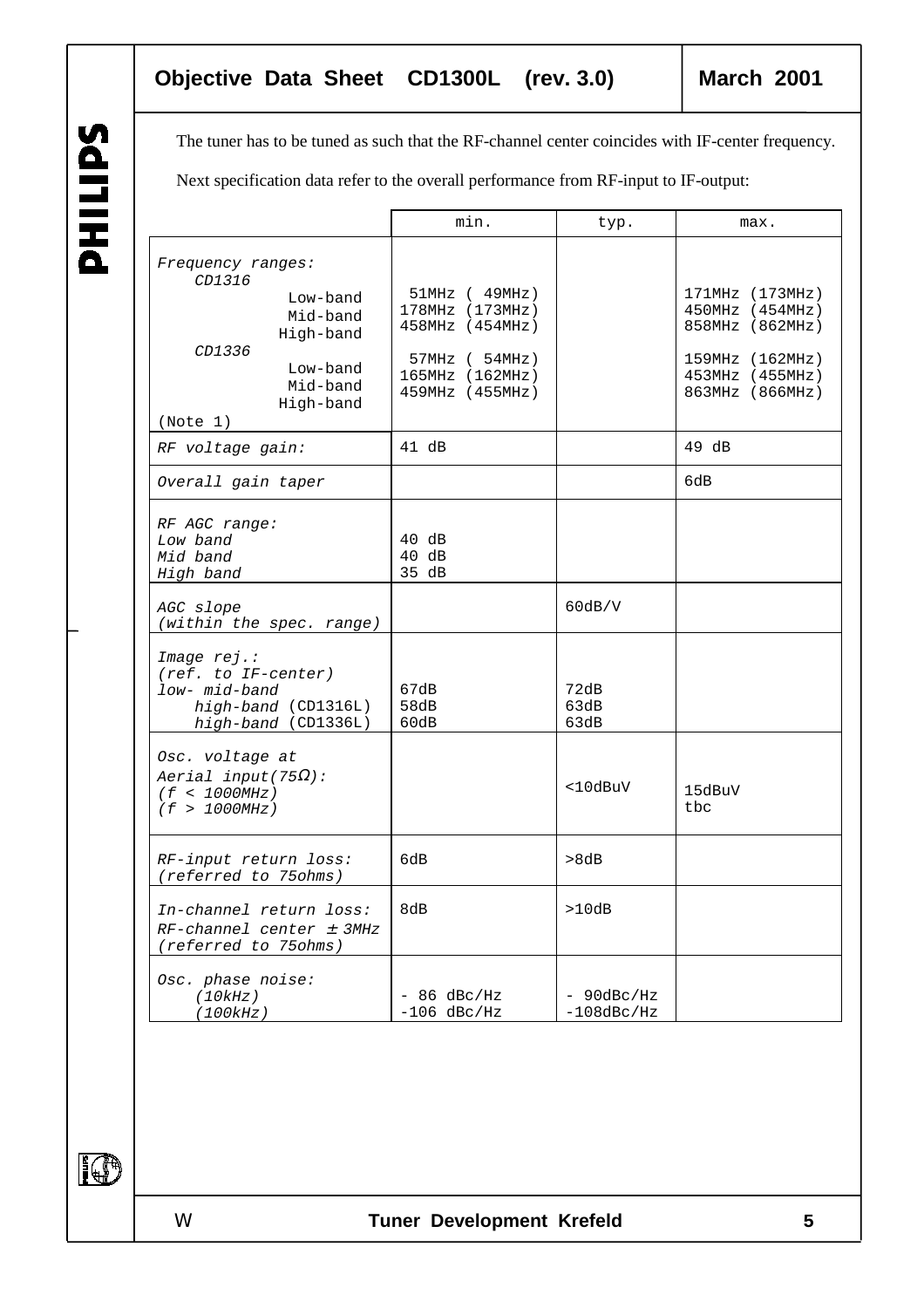|                                             | Min. | Typ.   | max.   |
|---------------------------------------------|------|--------|--------|
| Overloading causing<br>1dB gain compression |      | 78dBuV |        |
| RF-input signal level<br>(single carrier)   |      |        | 95dBuV |
| Noise figure:<br>(at nom. Gain)             |      | 7.5 dB | 9 dB   |
| ESD protection of<br>Terminals              | 2kV  |        |        |
| Surge protection at<br>$RF$ -input          | 6kV  |        |        |

### *Cross-modulation:*

| Definition:  | The cross-modulation is defined as the transfer of the adjacent channels'<br>modulation depth to the wanted carrier.                                                                                                                                                                                                                                                                                                                                                                              |
|--------------|---------------------------------------------------------------------------------------------------------------------------------------------------------------------------------------------------------------------------------------------------------------------------------------------------------------------------------------------------------------------------------------------------------------------------------------------------------------------------------------------------|
| Measurement: | Unwanted carriers $(f_{uvw})$ = wanted carrier $(f_w) \pm 7MHz$ for CD1316L<br>Unwanted carriers $(f_{\text{unw}})$ = wanted carrier $(f_{\text{w}}) \pm 6MHz$ for CD1336L<br>Level of all carriers $= 70dB\mu V$<br>$= AM, 50\%, 15kHz$<br>Modulation<br>IF-ouput loaded with 1kohms // 25pF // 820nH (load compensation)<br>IF-output level limited to 105dBuV by activating of the RF-input amplifier<br>gain control<br>Spec. limit: max. cross-modulation is less or equal $1\%$ (typ. 0.3%) |

### *Flatness (tilt) of response curve:*

| Definition: | Tilt of the overall response curve is defined in the specified IF-range from<br>highest to lowest gain point at nom. gain             |                                  |
|-------------|---------------------------------------------------------------------------------------------------------------------------------------|----------------------------------|
| CD1316L:    | in the range IF-center $\pm$ 3.0MHz<br>in the range IF-center $\pm$ 4.0MHz                                                            | $: 2.5dB$ max.<br>: $3.5dB$ max. |
|             | NOTE: below 90MHz the flatness of curve is slightly deteriorated in the range<br>IF-center $\pm$ 4MHz; the limit here is : 4.0dB max. |                                  |
| CD1336L:    | in the range IF-center $\pm$ 3.0Mhz : 2.5dB max.<br>in the IF-range $46.25$ MHz to $42.0$ MHz : $1.5$ dB max.                         |                                  |
|             | Deterioration of flatness during AGC (0dB to 30dB)                                                                                    | $: 1.0$ dB max.                  |
|             |                                                                                                                                       |                                  |

**I**O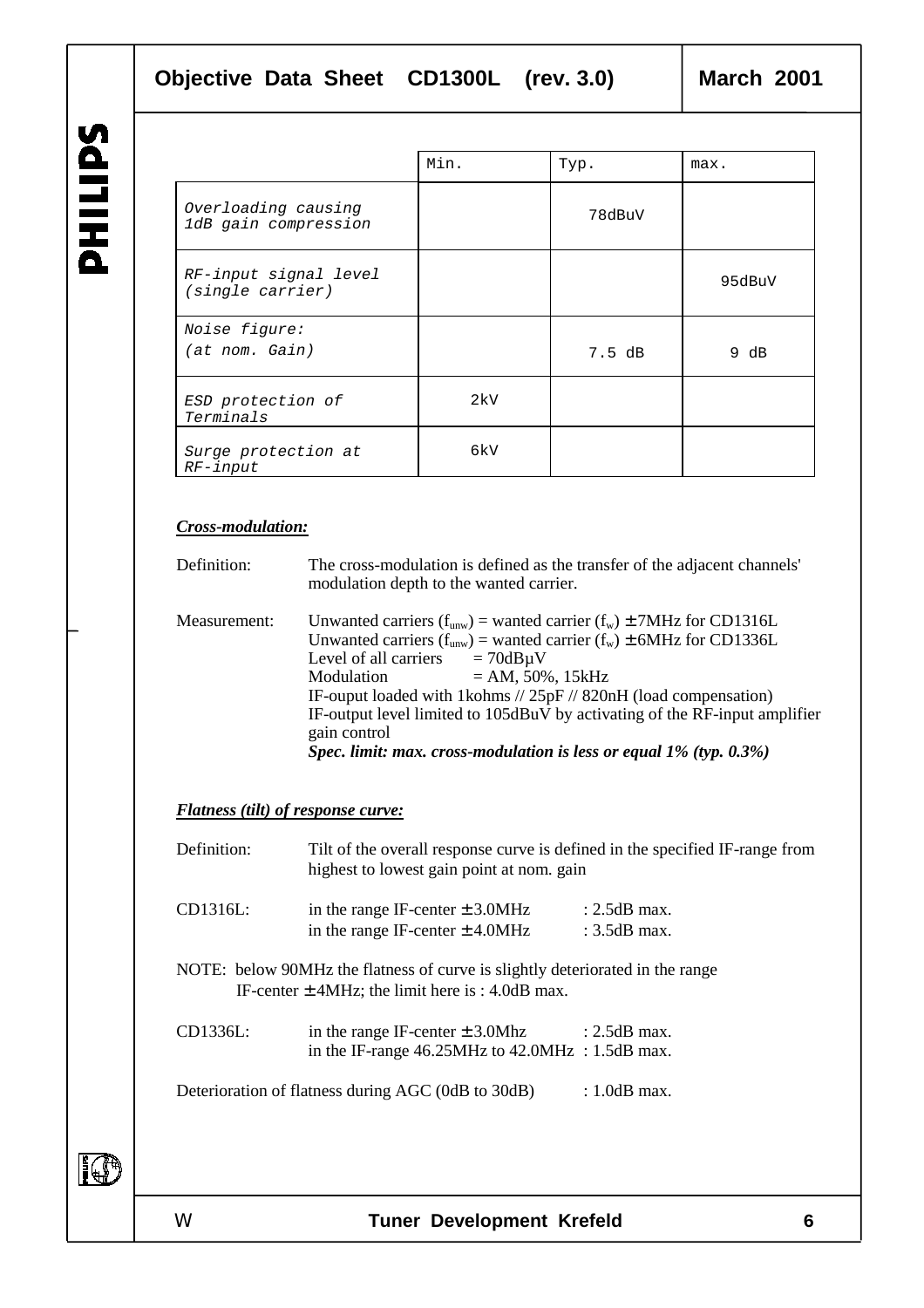### **Objective Data Sheet CD1300L (rev. 3.0) March 2001**

**SAITING** 

IO

| 4MHz reference output (terminal 10):                                                                                                             |  |
|--------------------------------------------------------------------------------------------------------------------------------------------------|--|
| : $<$ 80ppm<br>Frequency accuracy                                                                                                                |  |
| Max. permissible load<br>$:500 \text{ ohms}$                                                                                                     |  |
| Output level<br>$\frac{1}{2}$ >800mVpp<br>$(0^{\circ}C - 60^{\circ}C)$<br>supply voltage terminal $11 +5V \pm 5\%$ ;<br>loaded with min.500ohms) |  |
| Phase Noise @ 1kHz<br>: $<$ -103dBc/Hz                                                                                                           |  |

Next specification data refer to the overall performance from RF-input to RF-output:

| Parameter                         | Min.   | Typ.          | Max.  |
|-----------------------------------|--------|---------------|-------|
| Power gain                        | 1.5dB  | 3dB           | 3.5dB |
| Noise figure                      |        | 8dB           | 9dB   |
| Overl. 1dB gain<br>compression    |        | $> 95dB\mu V$ |       |
| $CSO$ /<br><b>CTB</b>             | t.b.f. |               |       |
| Return loss<br>RF-output          |        | >10dB         |       |
| 27MHz citizen<br>band suppression |        | > 15dB        |       |

Typical transfer gain of splitter from RF-in to RF-out:

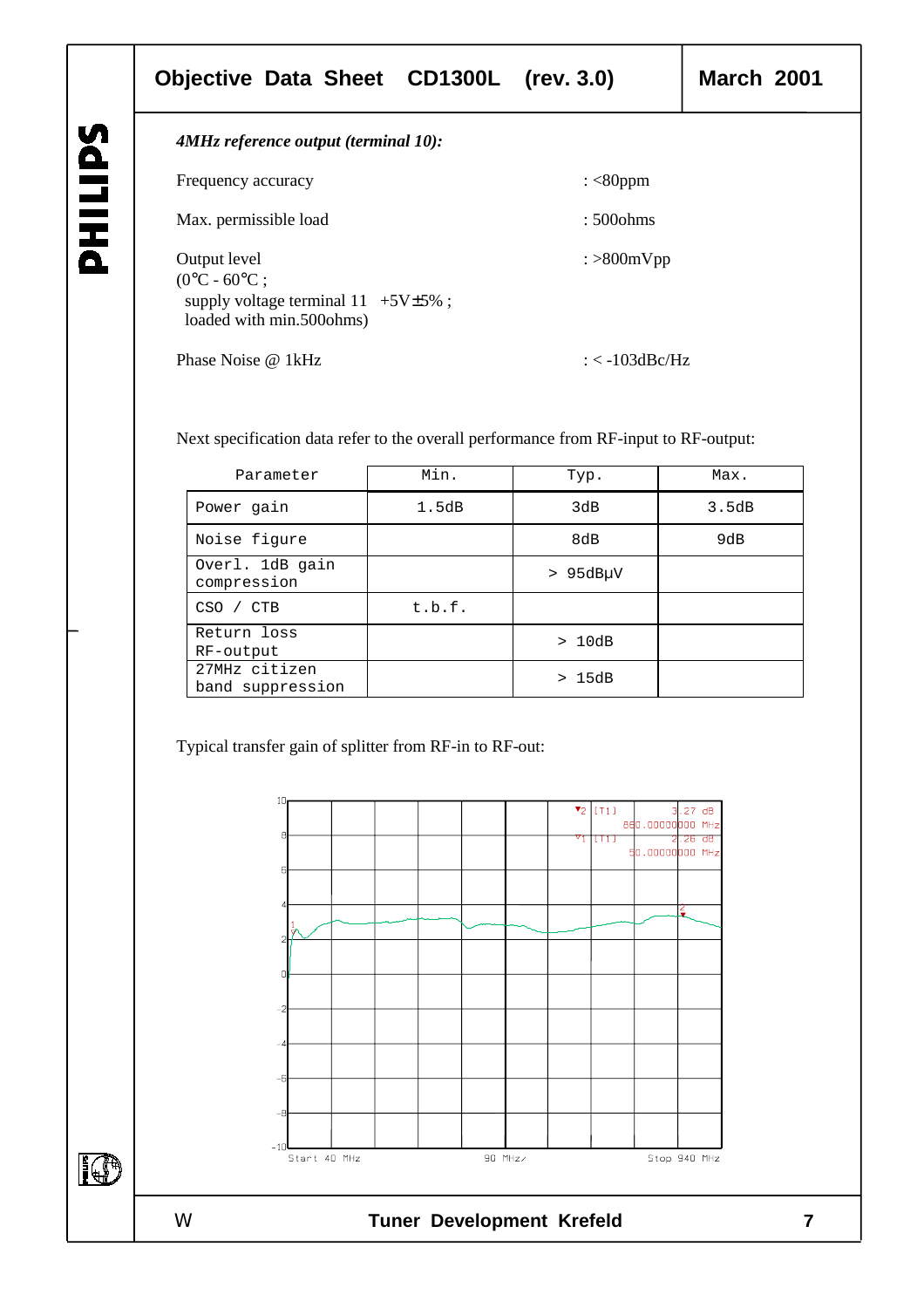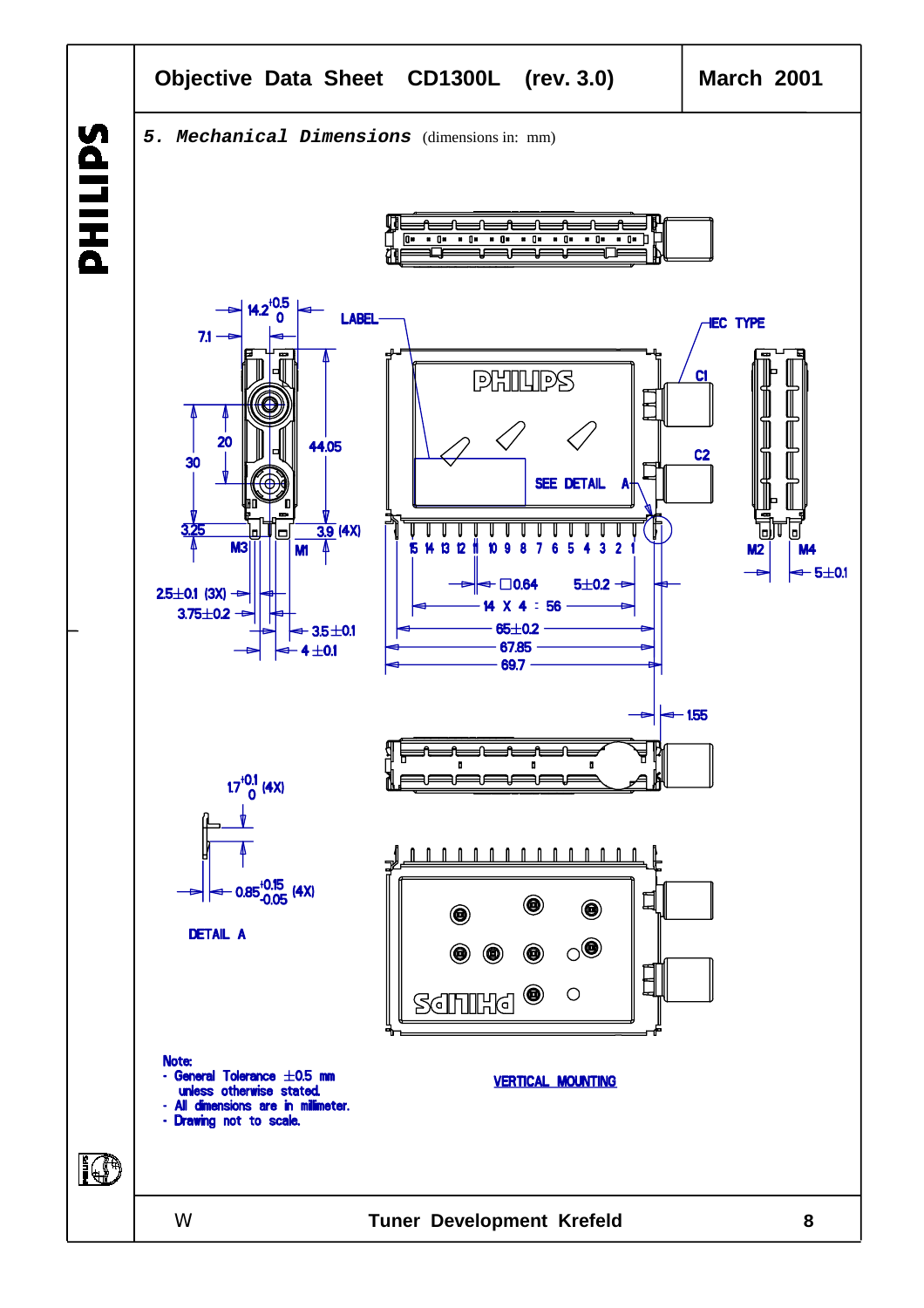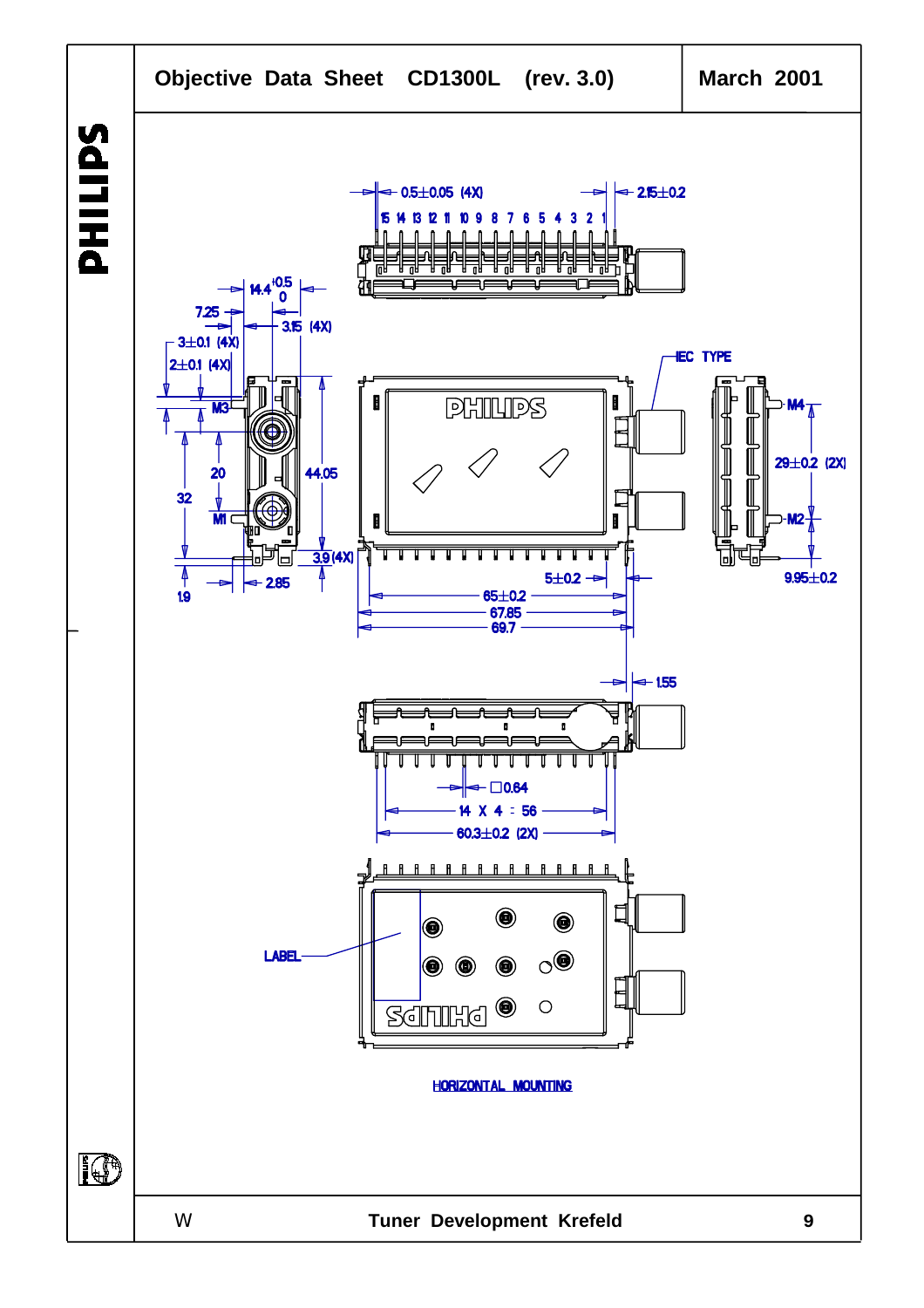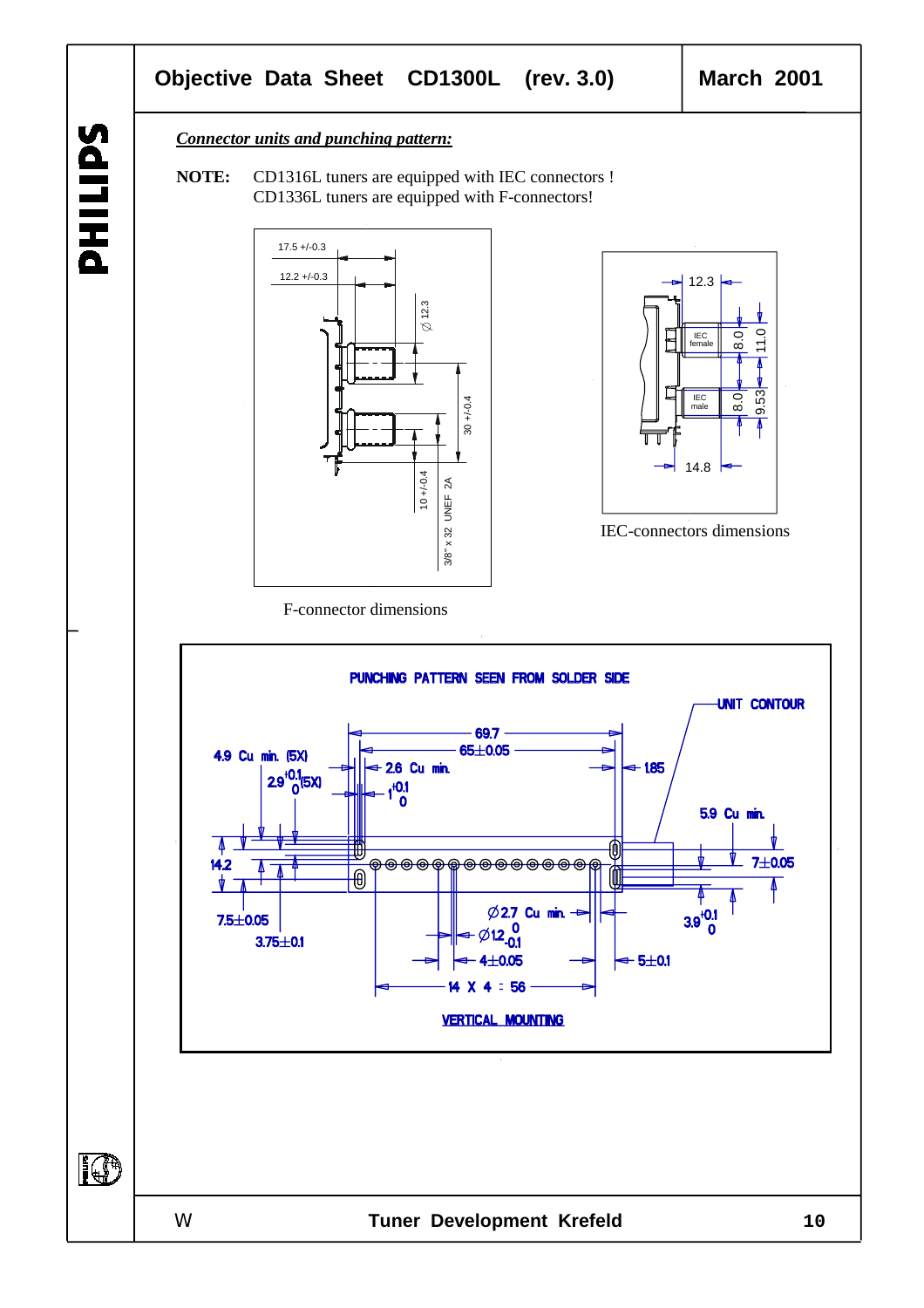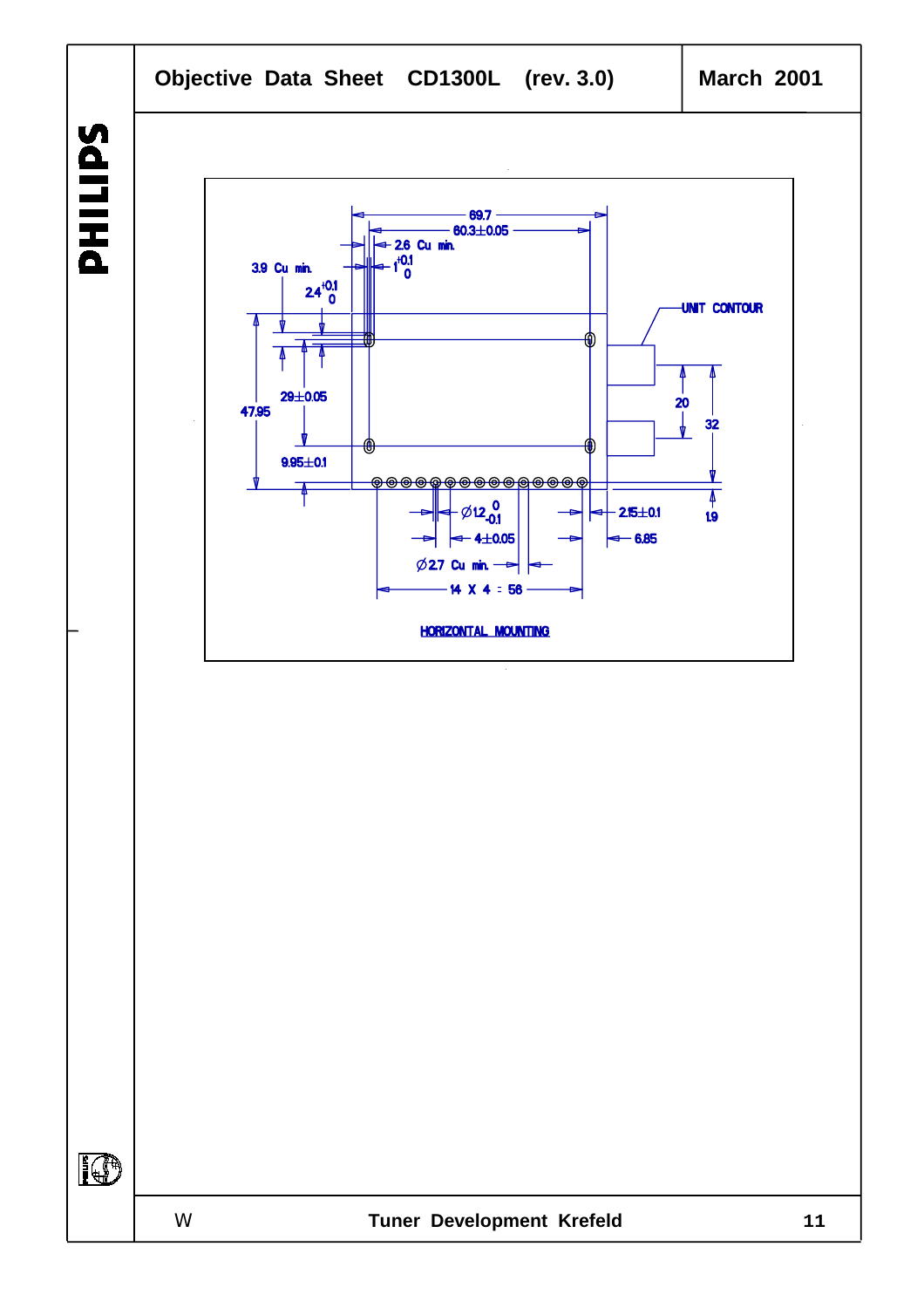



### **6. Definition of Terminals / Supply Data**

| Terminal       | Function                                                           | Remark                                                |
|----------------|--------------------------------------------------------------------|-------------------------------------------------------|
| $\mathbf{1}$   | not connected                                                      |                                                       |
| 2              | +5V ± 5% splitter supply voltage                                   | Max. $current = 80mA$                                 |
| 3              | not connected                                                      |                                                       |
| $\overline{4}$ | not connected                                                      |                                                       |
| 5              | RF gain control voltage input<br>(3.3V max. gain to 0.4V min.gain) | Max. $current < 3uA$                                  |
| 6              | do not connect, leave terminal open                                | for testing only                                      |
| 7              | Address select ( $I^2C$ / tuner)                                   | See application note                                  |
| 8              | SCL $(I^2C / {tuner})$                                             |                                                       |
| 9              | SDA $(I^2C / {tuner})$                                             |                                                       |
| 10             | 4MHz crystal reference output                                      | typ. $900 \text{mV}_{p-p}$ into<br>$500 \text{ ohms}$ |
| 11             | +5V $\pm$ 5% supply voltage tuner (V <sub>TII</sub> )              | $Max.$ current = $110mA$                              |
| 12             | A-to-D converter input                                             | See application note                                  |
| 13             | do not connect, leave terminal open                                | for testing only                                      |
| 14             | IF output                                                          | AC-coupled                                            |
| 15             | IF output                                                          | AC-coupled                                            |

IO

SdITIHd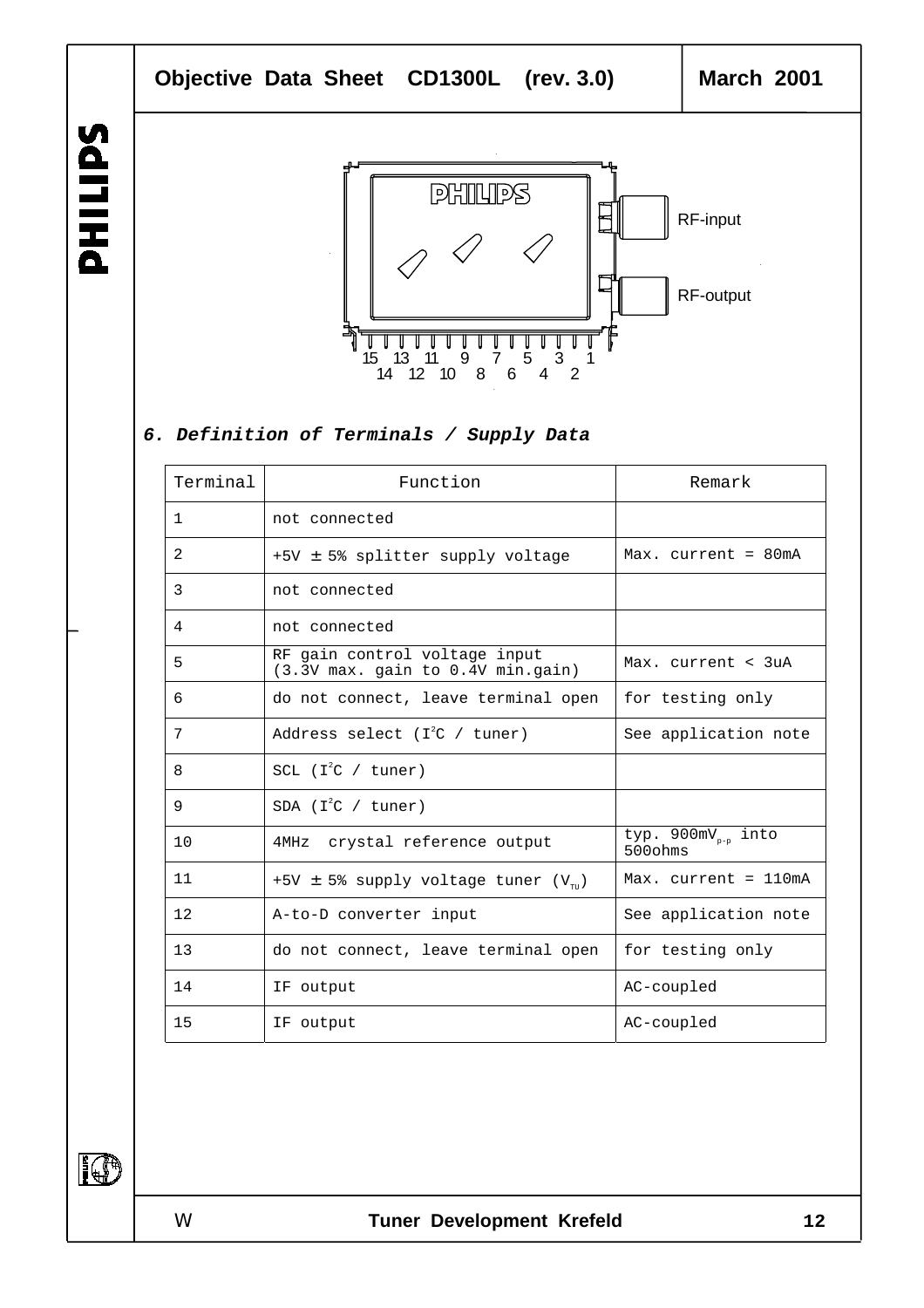### **Objective Data Sheet CD1300L (rev. 3.0) March 2001**

### **7. Application Notes**

The tuner control (frequency selection and band switching) is done via the  $I^2C$  bus. One address byte and four data bytes are need to fully program the tuner. A PLL lock flag and the A to D converter data (depending on the voltage applied to terminal 12) can be read out from the tuner.

The PLL can respond on 4 adresses; which one is actually valid depends on the address select voltage that is connected to terminal 7.

The tuners are 5V- and  $3.3V - I^2C$  bus compliant; the max. clock frequency is 400kHz.

Next sketch shows how the  $I<sup>2</sup>C$  lines are loaded tuner internally.



 $I<sup>2</sup>C$ -bus data format, 'write' mode (R/W-bit = 0):

|                  | <b>BYTE</b>     | <b>BITS</b> |                 |                 |                 |                 |                 |                 | <b>ACK</b>     |   |
|------------------|-----------------|-------------|-----------------|-----------------|-----------------|-----------------|-----------------|-----------------|----------------|---|
| <b>NAME</b>      |                 | <b>MSB</b>  |                 |                 |                 |                 |                 |                 | <b>LSB</b>     |   |
| Address byte     | <b>ADB</b>      |             |                 | 0               | 0               | 0               | CA <sub>1</sub> | CA <sub>0</sub> | $R/W=0$        | A |
| Divider byte 1   | DB <sub>1</sub> | $\Omega$    | N <sub>14</sub> | N <sub>13</sub> | N <sub>12</sub> | N <sub>11</sub> | N <sub>10</sub> | N <sub>9</sub>  | N <sub>8</sub> | A |
| Divider byte 2   | DB <sub>2</sub> | N7          | N <sub>6</sub>  | N <sub>5</sub>  | N4              | N <sub>3</sub>  | N <sub>2</sub>  | N <sub>1</sub>  | N <sub>0</sub> | A |
| Control byte     | <b>CB</b>       |             | <b>CP</b>       | $\Omega$        | Τ1              | T0              |                 |                 | 0              | A |
| Band-switch byte | <b>BB</b>       | 0           | 0               | $\Omega$        | 0               | $\Omega$        | P <sub>2</sub>  | P <sub>1</sub>  | P <sub>0</sub> | A |

Description of used symbols:

CA1, CA0: programmable chip address bits

| CA1 | CA0   Voltage applied to terminal 7          |
|-----|----------------------------------------------|
| 0   | OV to $0.1xV_{\text{cm}}$                    |
| 0   | terminal open                                |
|     | $0.4xV_{\text{m}}$ to $0.6xV_{\text{m}}$     |
|     | $0.9xV_{\text{cut}}$ to $1.0xV_{\text{cut}}$ |

FOR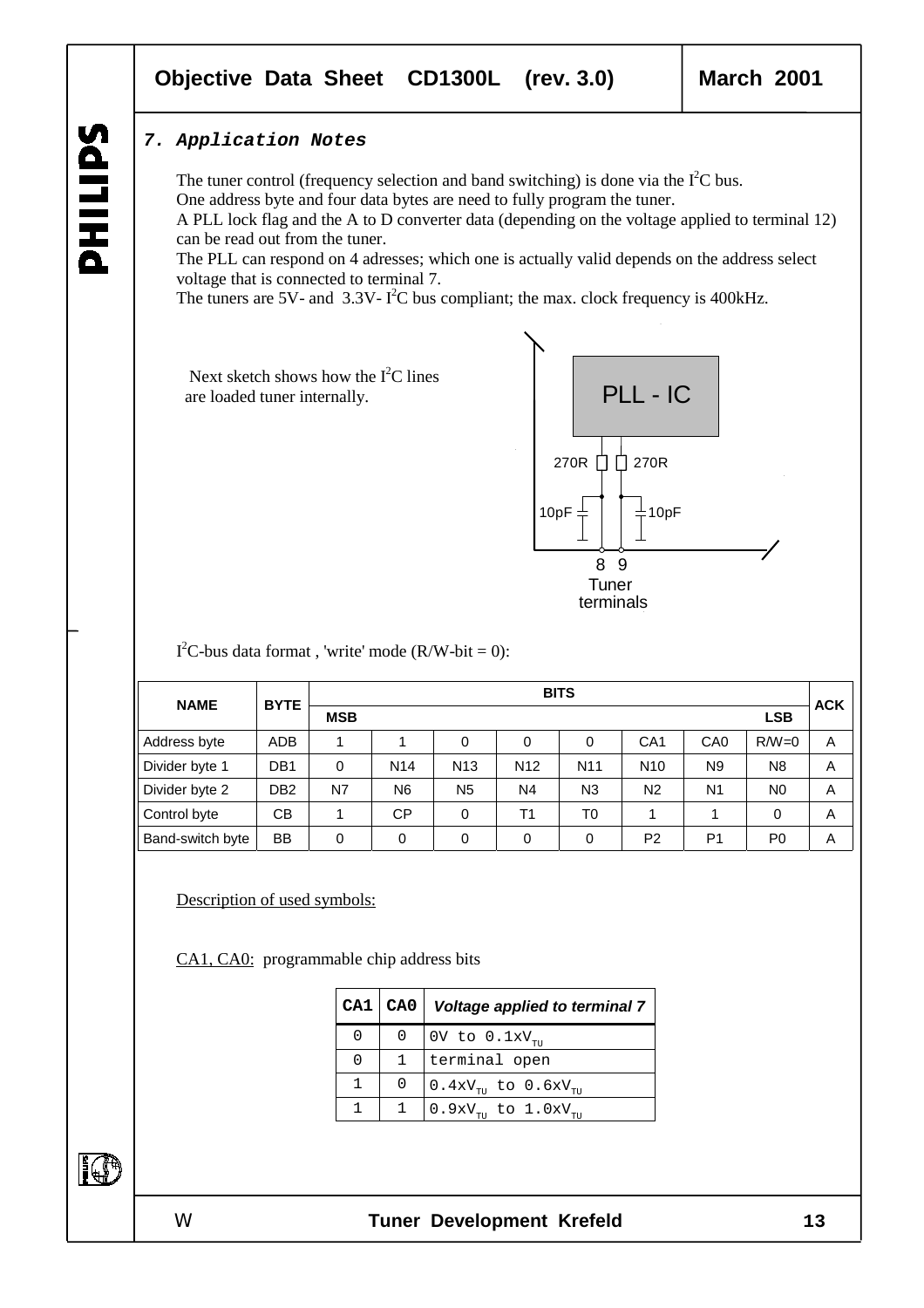# SdITIHd

### **Objective Data Sheet CD1300L (rev. 3.0) March 2001**

N<sub>14</sub> to N<sub>0</sub>: programmable divider bits

min. step size: 62.5kHz

divider ratio:  $N = N14x2^{14} + N13x2^{13} + ... + N1x2^{1} + N0$ 

How to calculate the divider ratio N :

$$
N = \frac{\left(f_{input} + f_{IF}\right)}{f_{ref}} \left[\frac{Hz}{Hz}\right]
$$
 whereby  $f_{ref} = \frac{4 \cdot 10^6}{64} [Hz] = 62.5kHz$ 

Note: Do not set the divider ratio as such that the tuner is tuned into extreme conditions i.e. far below or far above the specified ranges.

CP: charge pump current  $CP = 0 = 60 \mu A$ 

 $CP = 1 = 280 \mu A$ 

Recommended PLL charge-pump setting:

to ensure fast tuning speed, for instance during search tuning, the charge pump current should be set to high condition; after channel acquisition the charge pump should set back to low current to ensure best phase noise performance.

T1, T0: programmable mode setting bits

| т1 | ጥ በ | <b>Mode settings</b>        |
|----|-----|-----------------------------|
|    |     | normal mode                 |
|    |     | normal after power-on-reset |

P<sub>2</sub>, P<sub>1</sub>, P<sub>0</sub>: programmable bandswitch-ports

| P <sub>2</sub> | P1 | P0 | <b>Selected band</b> |
|----------------|----|----|----------------------|
|                |    |    | low-band             |
|                |    |    | mid-band             |
|                |    |    | high-band            |

 $I<sup>2</sup>C$ -bus data format, 'read' mode (R/W-bit = 1):

| <b>NAME</b>  | <b>BYTE</b> |                                  |                  |  |  | <b>BITS</b> |                 |                 |                 | <b>ACK</b> |
|--------------|-------------|----------------------------------|------------------|--|--|-------------|-----------------|-----------------|-----------------|------------|
|              |             | MSB <sup>(1)</sup><br><b>LSB</b> |                  |  |  |             |                 |                 |                 |            |
| Address byte | ADB         |                                  |                  |  |  |             | CA <sub>1</sub> | CA <sub>0</sub> | $R/W=1$         | Α          |
| Status byte  | <b>SB</b>   | $POR^{(2)}$                      | (3)<br><b>FL</b> |  |  |             | AD <sub>2</sub> | AD1             | AD <sub>0</sub> | -          |

1. MSB is transmitted first.

2. POR : power-on-reset flag; POR=1 at power-on.

3. FL : in-lock flag; FL=1 when loop is locked.

4. AD2,AD1,AD0 : digital output of 5-level A-to-D converter (see table)

FOR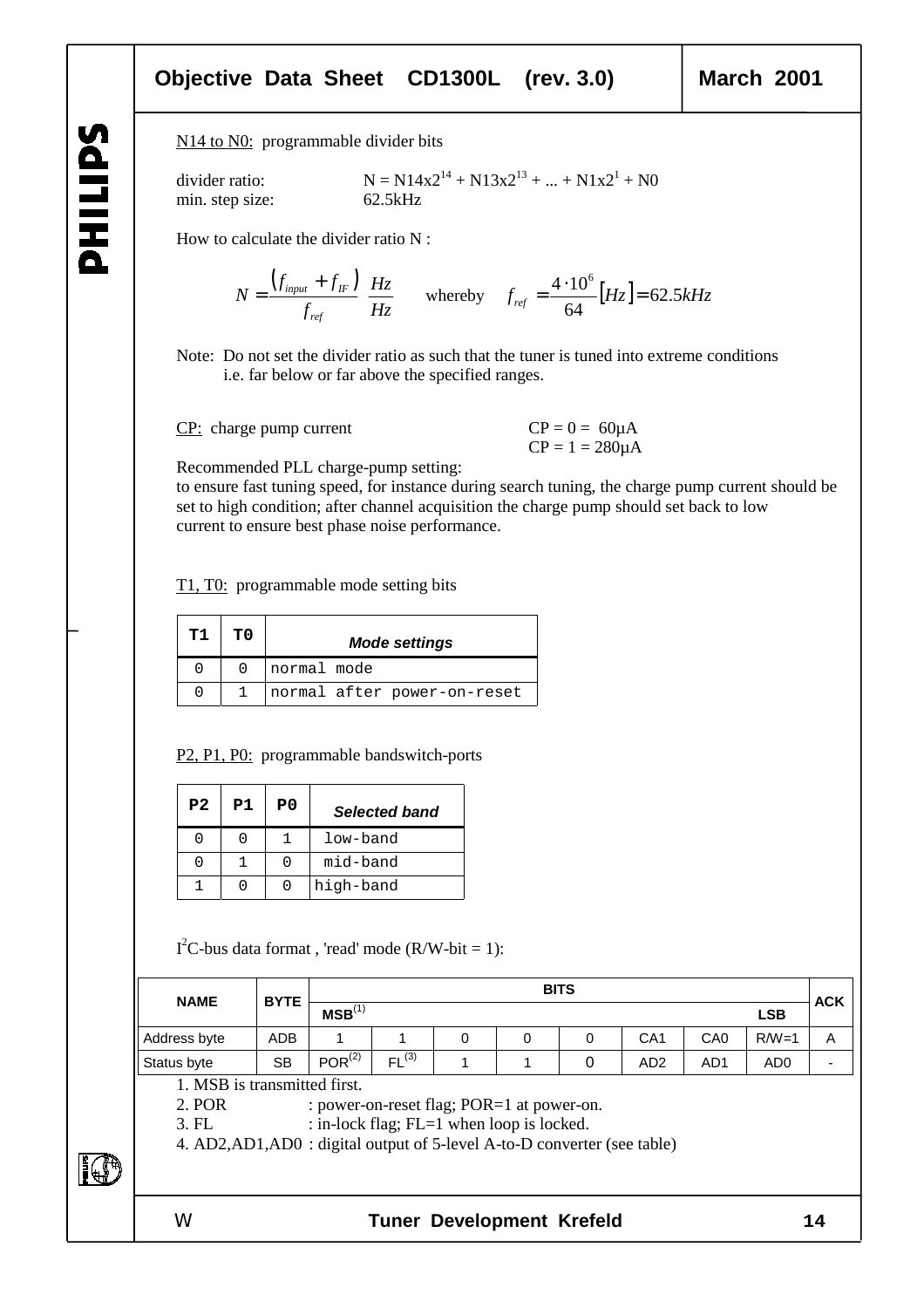### A-to-D converter levels

|          | AD2   AD1   AD0 |              | Voltage applied to terminal 12                                               |
|----------|-----------------|--------------|------------------------------------------------------------------------------|
|          |                 | 0            | $0.60 \times V_{\text{m}}$ to 5.5V                                           |
| $\Omega$ | $\mathbf{1}$    | $\mathbf{1}$ | $ 0.45 \times V_{\tau_{TT}} $ to 0.60 x V <sub><math>\tau_{TT}</math></sub>  |
| $\Omega$ |                 | 0            | $\vert$ 0.30 x V <sub>TH</sub> to 0.45 x V <sub>TH</sub>                     |
| $\Omega$ |                 |              | $\vert$ 0.15 x V $_{\textrm{\tiny{TU}}}$ to 0.30 x V $_{\textrm{\tiny{TU}}}$ |
| $\Omega$ |                 | <sup>0</sup> | 0 to 0.15 x $V_{\pi n}$                                                      |

Note: Accuracy is  $\pm 0.03$  x V<sub>TU</sub>

### Default settings after Power-On-Reset (POR)

The power-on detection threshold voltage is at  $V_{\text{TU}} = 3.5V$  at room temperature (20deg. C). Below this threshold the tuner is reset to the power-on state.

At power-on state, the charge pump (CP) is set to 280µA, the tuning voltage is maximum, the mode-setting bits T1, T0 are set to '01'. All bandswitching ports are set to '0' .

### **Max. Permissible IF-load and IF-output impedance:**

The unbalanced load applied to the IF-output of the tuner should not exceed: 1.0kohms in parallel 26pF

The IF-output impedance  $(32MHz - 47MHz)$  is  $(Rs+j\omega Ls)$ :  $Rs = 68 ohms$ ;  $Ls = 24nH$ 

How to load the IF-output of the tuners is demonstrated in below sketch:

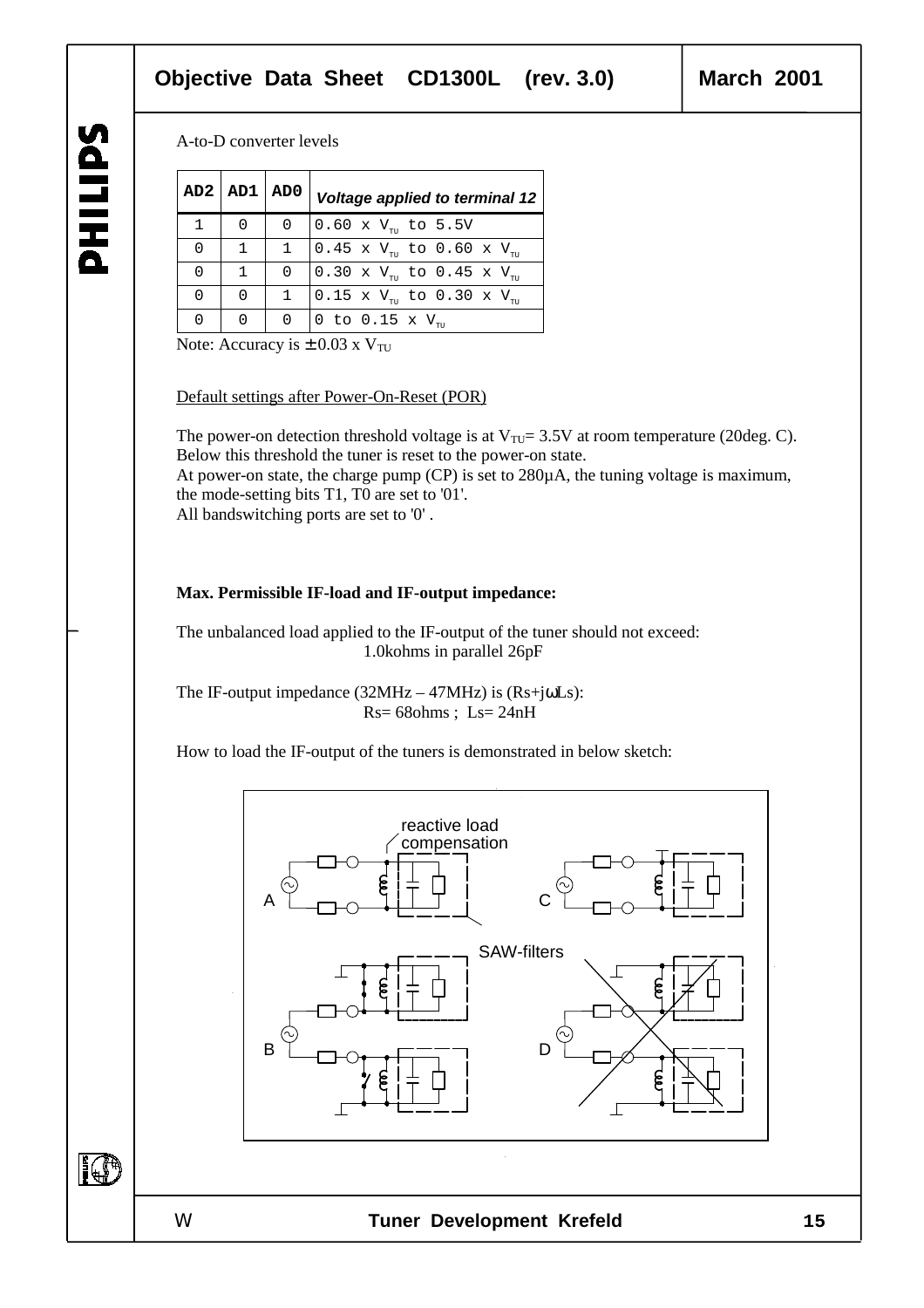For a better signal handling capability of the tuner it is advisable to compensate for the reactive (capacitive) load e.g. one or more SAW-filter(s) which is/are applied to the IF-output. This compensation is done by using an adequate inductance in parallel to the load (see sketch above).

Besides the standard balanced (symmetrical) loadability it is also possible to apply an unbalanced load to the tuner IF-output. In that case the unused IF-terminal **MUST** be connected to ground. In that sense example D of above sketch is not allowed.

### **Main board recommendations :**

The tracks on the main board connected to the tuners' terminals should be kept as short as possible in order to avoid interferences because of immunty problems and/or to avoid problems with regard to radiation of the local oscillator.

The source impedance of the gain control voltage applied to terminal 5 should not exceed 5kohms.

IQ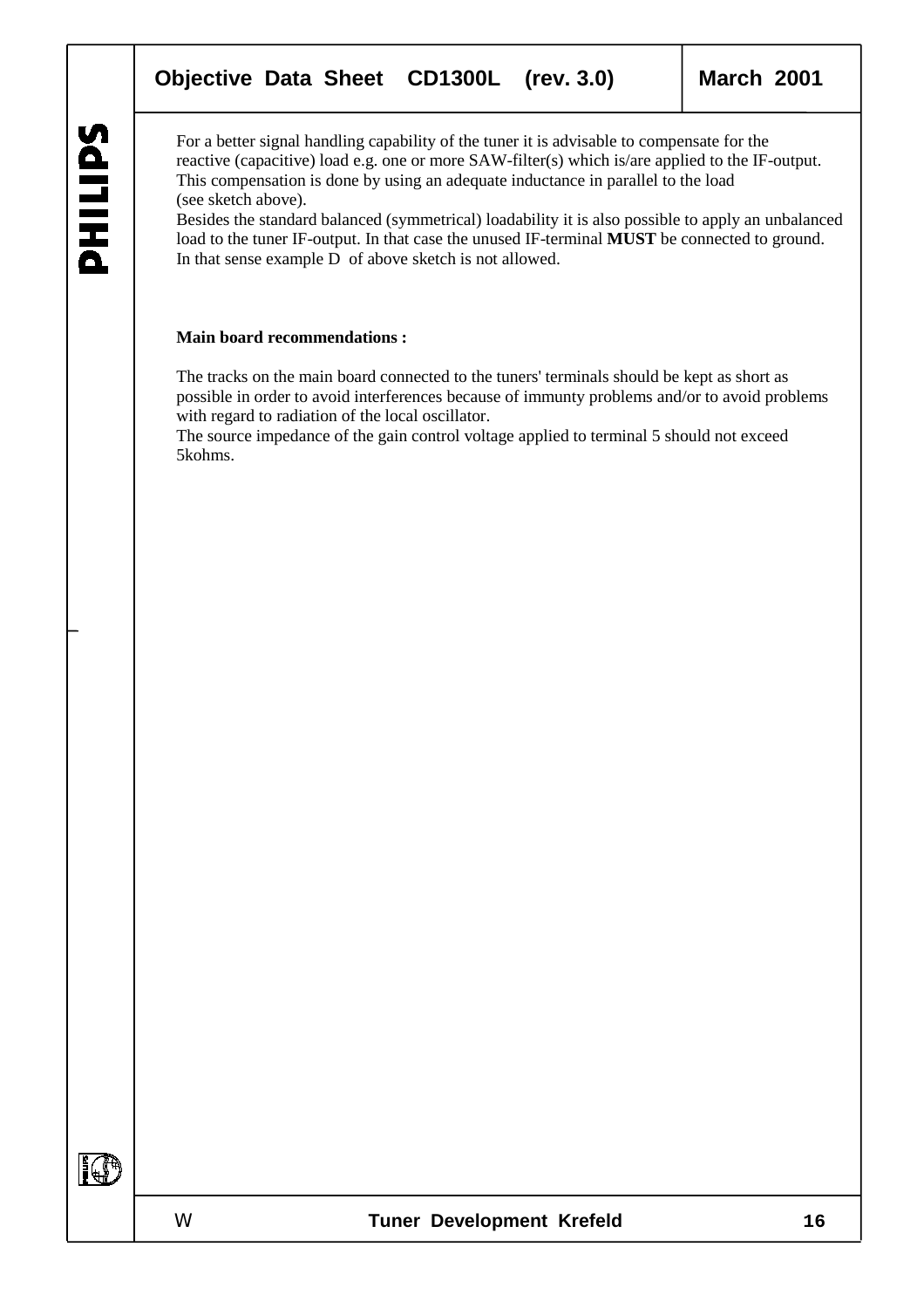### **Objective Data Sheet CD1300L (rev. 3.0) March 2001**

### **8. Ordering Informations**

Tuner Type Mounting **RF-connector Remarks** 12 NC  $CD1316L/IV$  vertical standard IEC female, male pin10: 4MHz pli10. 4MHz<br>reference output 3112 297 12801 CD1316L/IH horizontal standard IEC female, male pin10: 4MHz pm10. 4WHZ 3112 297 12891  $CD1335L/FH$  Horizontal standrard F pin10: 4MHz reference output 3112 297 -----

### **9. Document revision history**

| <b>Date</b> | <b>Document status</b> | Rev. no.       | <b>Revised by</b> | <b>Revision details</b>                                                                                                                                                      |  |
|-------------|------------------------|----------------|-------------------|------------------------------------------------------------------------------------------------------------------------------------------------------------------------------|--|
| 01.08.00    | objective spec.        | 1              | T. Fenkes         | 12NC;<br>separate splitter supply;                                                                                                                                           |  |
| 26.09.00    | Objective spec.        | $\overline{2}$ | T. Fenkes         | Figures updated on:<br>gain, phase noise, noise,<br>image reject., tilt, RL;<br>div. Ratio N described;<br>IF-out impedance t.b.f.;<br>introduction of balanced<br>IF-output |  |
| 19.10.00    | Objective spec.        | 2.1            | T. Fenkes         | "horizontal drawing"<br>and footprint added;<br>12NC "horizontal" tuner<br>added;<br>gain figures adapted;<br>typ. Error corr. "CA0";                                        |  |
| 02.03.2001  | Objective spec.        | 3.0            | <b>T.Fenkes</b>   | CD1316L image rej. low-mid<br>changed to 67dB;<br>CD1336L data added!                                                                                                        |  |

SdITIHd

IO